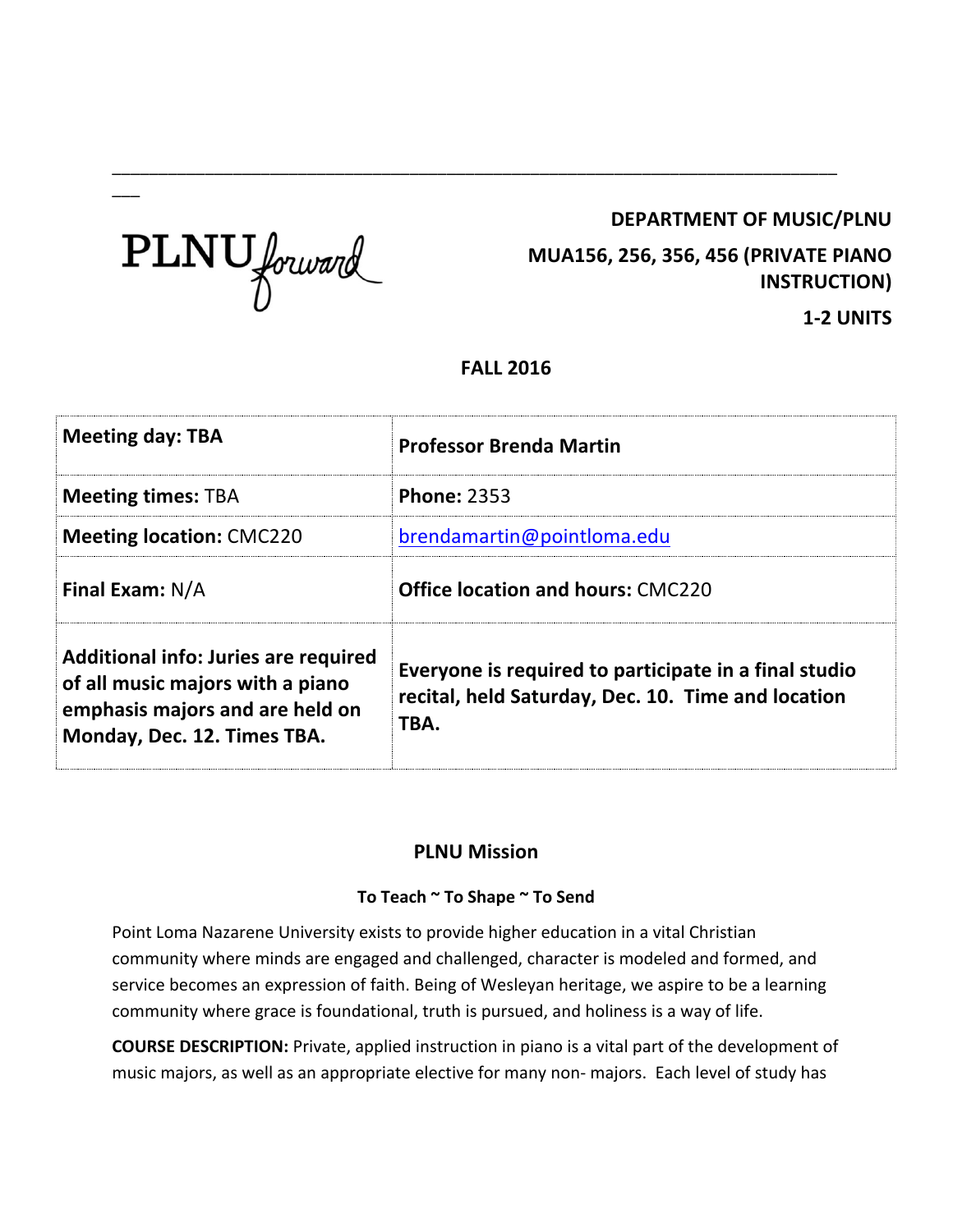defined materials and technical masteries to be achieved. Students are assigned to a level according to their proficiency and mastery of materials listed for given level.

#### **COURSE LEARNING OUTCOMES:**

By the end of a semester of private lesson study, a successful piano student will

- Attain mastery of technical exercises and/or etudes appropriate to the student's class level and degree program stipulated in the Music Student Handbook, as demonstrated by successful completion of the technique portion of the jury exam with a grade of "B" or better
- Cultivate technical and interpretive skills needed to perform repertoire from contrasting historical periods in accordance with the level and scope expectations (required number of pieces and duration) stipulated in the Music Student Handbook, as demonstrated by successful completion of the repertoire portion of the jury with a grade of "B" or better.
- Develop performance skills, such as memorization and stage presentation, through the application of practice strategies and creative problem solving, as demonstrated by satisfactory performance participation in piano forum and department recitals; successful completion of the repertoire portion of the jury with a grade of "B" or better.

NOTE: Students who are not required to perform a jury exam for the piano faculty will be evaluated for progress on technique assignments, repertoire, and other assignments on an individual basis.

**POSITION OF COURSE IN COLLEGE CURRICULUM**: Private piano is required of all piano performance majors, and is an option for meeting the private lesson requirement for other music majors. Private piano is also often taken as an elective course by music majors and by non-music majors desiring to continue developing their piano skills. 

#### **METHODS USED IN THIS COURSE:**

Ordinarily, lesson assignments will include new, continuing and review repertoire as well as technique and memorization assignments. Each week student progress will be evaluated and suggestions for improvement will be offered. A journal of daily practice must be kept on a Google Drive document shared by the student and the professor. Each week, the professor will put practice assignments on the document for the next lesson. The practice journal will be used to evaluate the effectiveness of the student's progress toward assigned objectives

#### **REQUIRED TEXTS AND RECOMMENDED STUDY RESOURCES**

Repertoire for study will be assigned throughout the semester. Students may borrow scores from the music library or other sources temporarily, but students must have purchased and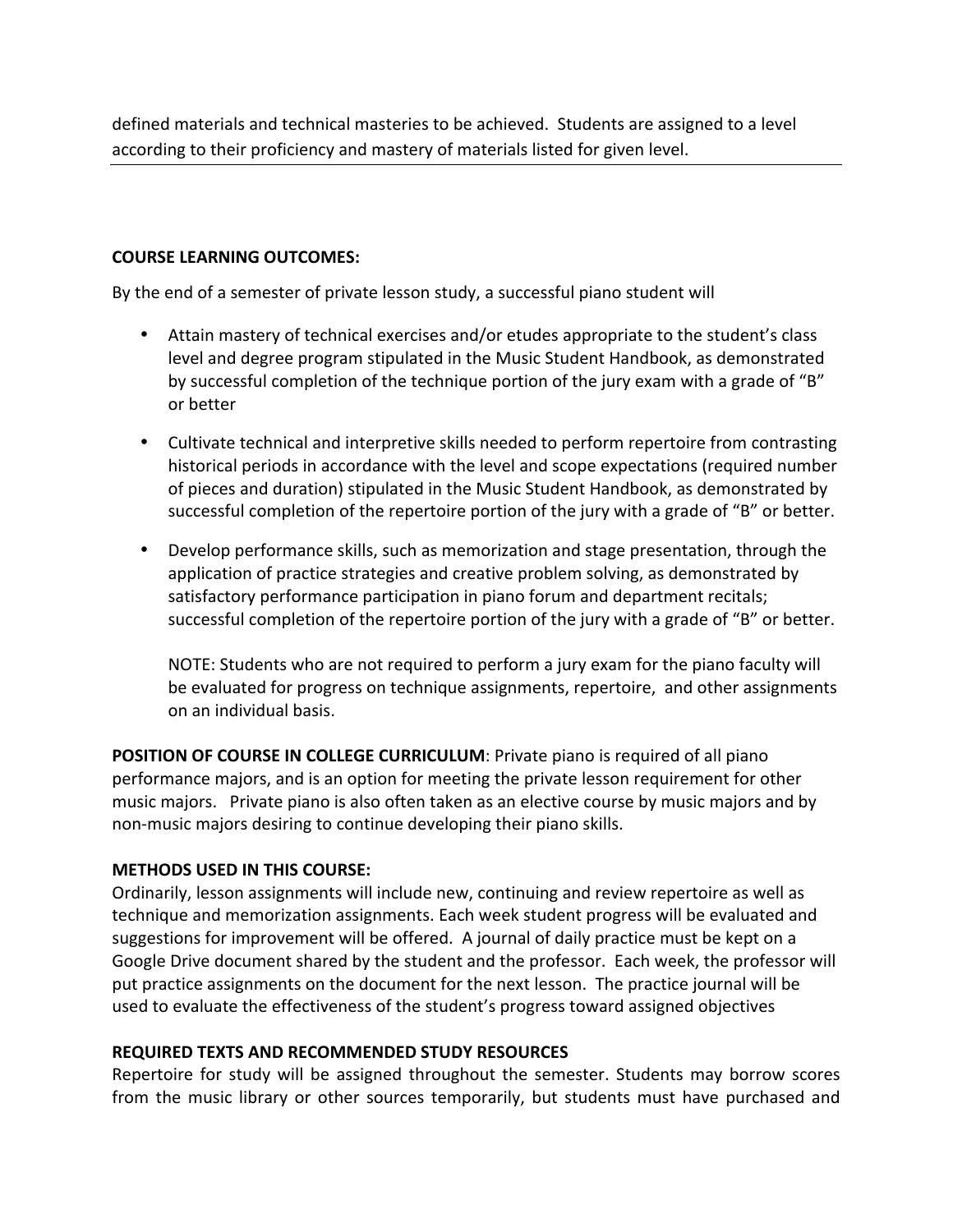obtained their own copy of the assigned repertoire within two weeks of the lesson. You'll need to order your music right away so you have it by the  $3<sup>rd</sup>$  lesson. There will also be fees for any competitions you enter. **Ordering from the cheapest place on the internet may cause unacceptable delays.** 

Music may be purchased from: Lovley Music 858-277-5754 MR Music Notes 619-283-2001 Pepper Music http://www.pianoatpepper.com/catalog/pap\_index.jsp Sheet Music Plus http://www.sheetmusicplus.com

• OTHER MATERIALS NEEDED FOR CLASS: Metronome or a metronome app, and a notebook for handouts and assignments.

### **CLASS PREPARATION**

- Students studying for one unit of credit should practice six hours per week, six days per week. Students studying for two units of credit should practice at least ten hours per week, six days per week. Piano performance majors and students preparing for Junior/Senior recitals will ordinarily find it necessary to spend additional time at the instrument in order to complete assignments satisfactorily. Practice rooms are available by checking out a key at the music office.
- Students studying for one-unit will be expected to memorize two pieces during the semester. The first piece should be memorized by week eight, the second by week 14. The length of the pieces will vary according to the level and degree concentration of the student.
- Students who are at a less advanced level will be expected to learn (with music) a number of pieces in addition to the memorized pieces in order to advance their reading and technical skills.
- For piano emphasis majors: The length of the pieces required for your piano jury must add up to the required number of minutes for that level (see attached jury requirement sheet). In addition to jury pieces, you may be given additional pieces/exercises to learn with the music in order to increase your skill/reading level.

*\*\*For some non-piano music majors, working on the piano proficiency exam may be a part (but not all) of the piano lesson requirements; however, they will still be expected to cover additional repertoire and perform in studio class (at least one piece must be memorized).*

*\*\*For those students interested, a small portion of the lesson may also be devoted to jazz or hymn improvisation, although this will not count for juries. \*If preferred, non-majors may elect to perform one jazz piece and one classical piece for their memorized pieces.*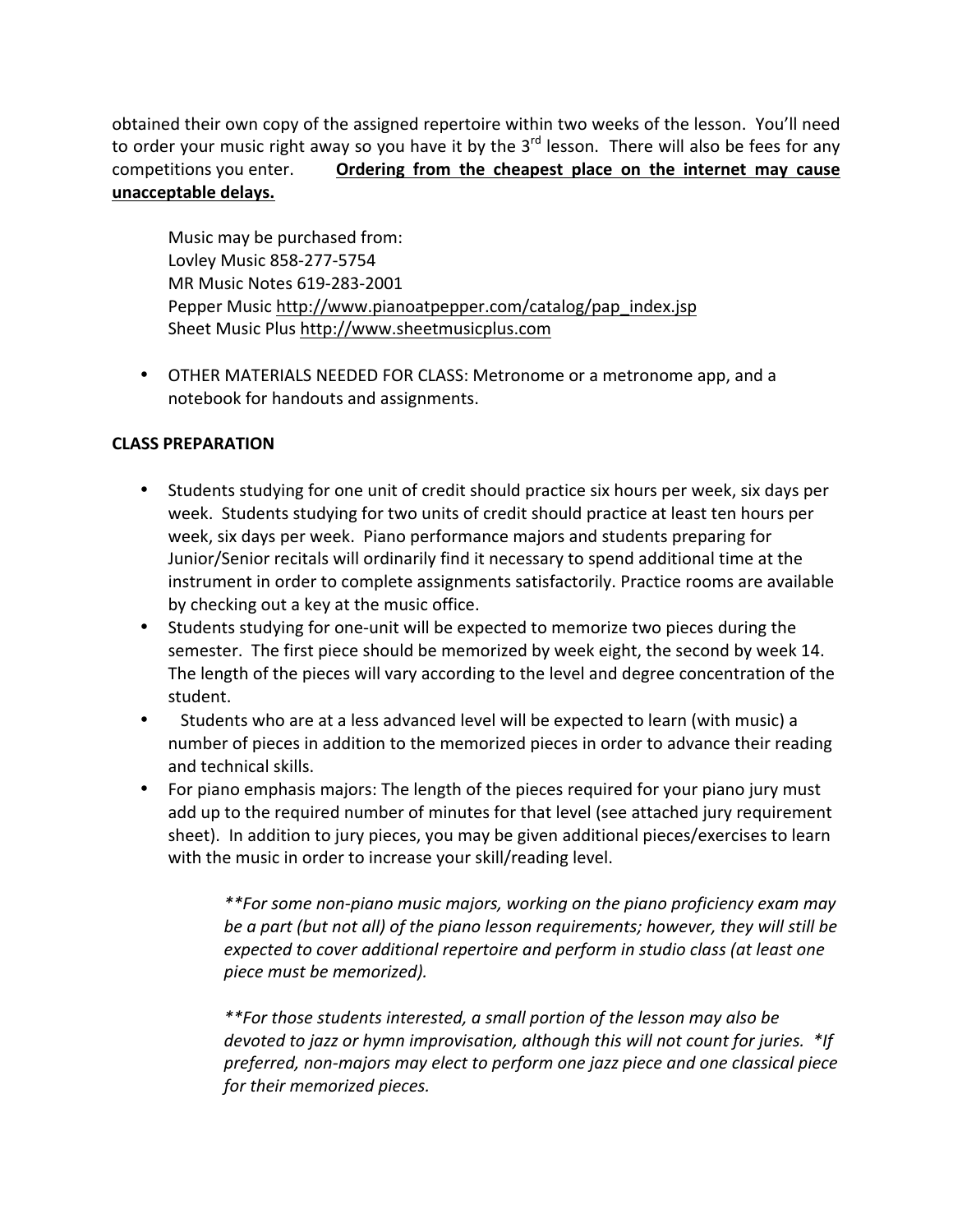Students studying for two units will be required to prepare additional repertoire throughout the semester, and will have longer jury exams as well. These students will are expected to follow a similar schedule of memorization with approximately half of their repertoire prepared by the mid-semester grading deadline.

#### **PIANO FORUM**

10 piano forums will be held during the semester to enable students to perform, receive coaching, and hear others perform. The required forums are held every Monday from 4-5 (except when there are student recitals). \*See attached student recital and forum schedule at the end of this document. 

> **FORUM ATTENDANCE REQUIREMENTS**: Music majors whose primary performance area is piano must attend at least 8 piano forums. Elective and non-piano music majors must attend at least 4 forums. *I will expect all of my students to attend studio forum unless they have a major reason to miss and have contacted me ahead of time.* Students should attend as many forums as possible. You are given a grace of one missed forum under the required amount; however, every forum missed after that will count as one absence. Please plan to attend forums regularly, as they are an important part of the class.

Attendance at the **ENTIRE CLASS** is required, unless the student has a conflicting class that they have cleared with the professor at the beginning of the semester. 

**FORUM PERFORMANCE REQUIREMENTS:** Music majors with a piano emphasis must *perform* on at least *two* combined forums and *two* studio forums. Electives and nonpiano majors must perform on at least *two* studio forums. See below for *additional requirements.*

#### **ADDITIONAL PERFORMANCE REQUIREMENTS:**

Music majors with a piano emphasis MUST perform in at least one student recital per semester. This is a departmental requirement. Failure to fulfill this requirement will affect your grade.

**Piano Juries**: Music majors with a piano emphasis, students on a piano scholarship, and anyone wishing to advance a level will take a piano jury at the end of the semester as a final exam. Piano emphasis majors MUST take this jury at the end of every semester in order to pass the class; scholarship students must take the jury in order to retain their scholarship. See attached sheet for jury requirements. The jury grade will count significantly toward the average of final grade, although other factors will be considered.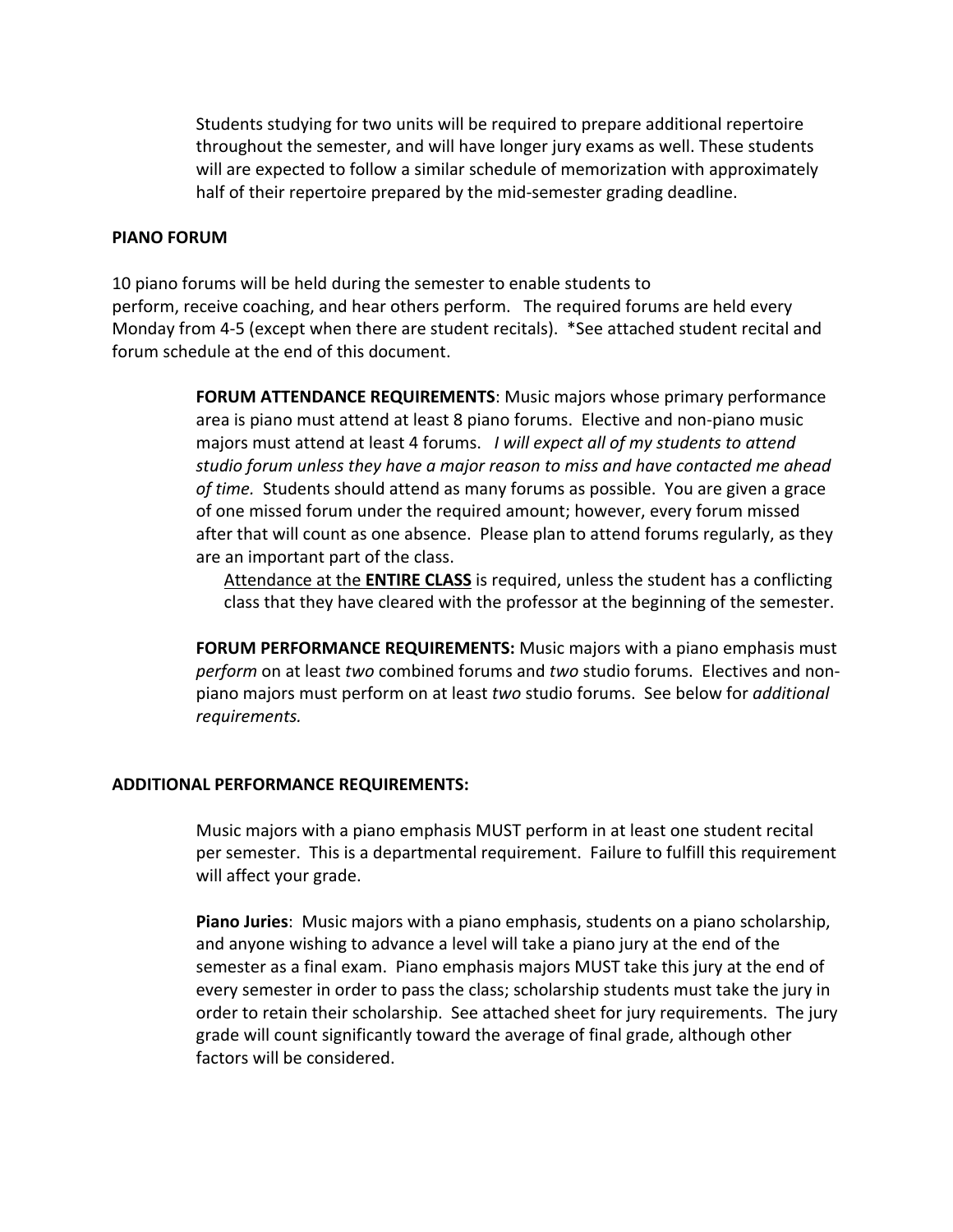\*All students, both major and non-major must participate in the final studio recital. Time and place to be determined. All students are REQUIRED to attend and perform at least one memorized piece on this recital. 

\*Music majors with a piano emphasis must perform **all** jury repertoire from memory. 

**COMPETITION OR VOLUNTEER WORK**: All music majors who are piano emphasis MUST either volunteer for ½ day of community service in a music teacher event OR perform in a piano competition or festival). \*\*Piano performance majors who are sophomores or above MUST participate in a competition *at least* once per year. \*\*If you choose not to do community service or a competition it will count as a missed lesson.

*Note: If you choose to do community service, you must contact the event coordinator at least two weeks in advance. Do not call the organizer the day before the event and expect to be accommodated, as this is not professional and does not reflect the values of our PLNU community. Once you commit, please follow through. Failure to follow through with your commitment also reflects poorly both on you as a professional and on the school, and will affect your grade.* 

## **For possibilities, see:**

.

- https://sdsouthcapmtorg.wordpress.com/programsevents/chapter-events/
- http://sdnc-capmt.org/events/
- SanDiegoMTAC.com

**MAKE-UP POLICY**: Although I don't do makeups unless I have to miss your lesson, you may miss one lesson without it counting against your attendance grade. Students may change lesson times with another student for a week they need to miss. It is up to the student to arrange the exchange ahead of time and notify the professor. Please save the free "miss" for when you might need it. If your lesson day falls on a school holiday, there will be no lesson that week.

**RECITALS**: Students are encouraged to attend on-campus department sponsored recitals. Check the bulletin boards in the hallways for details. You may also check the school's departmental website for a schedule of events. Recital attendance (12 per semester) is required of music majors. Each music major must perform on at least *one* student recital once per semester in their major performing area.

**EVALUATION**: While evaluation of a student's work in private piano is necessarily somewhat subjective, the following criteria will be considered when establishing the semester grade for the course: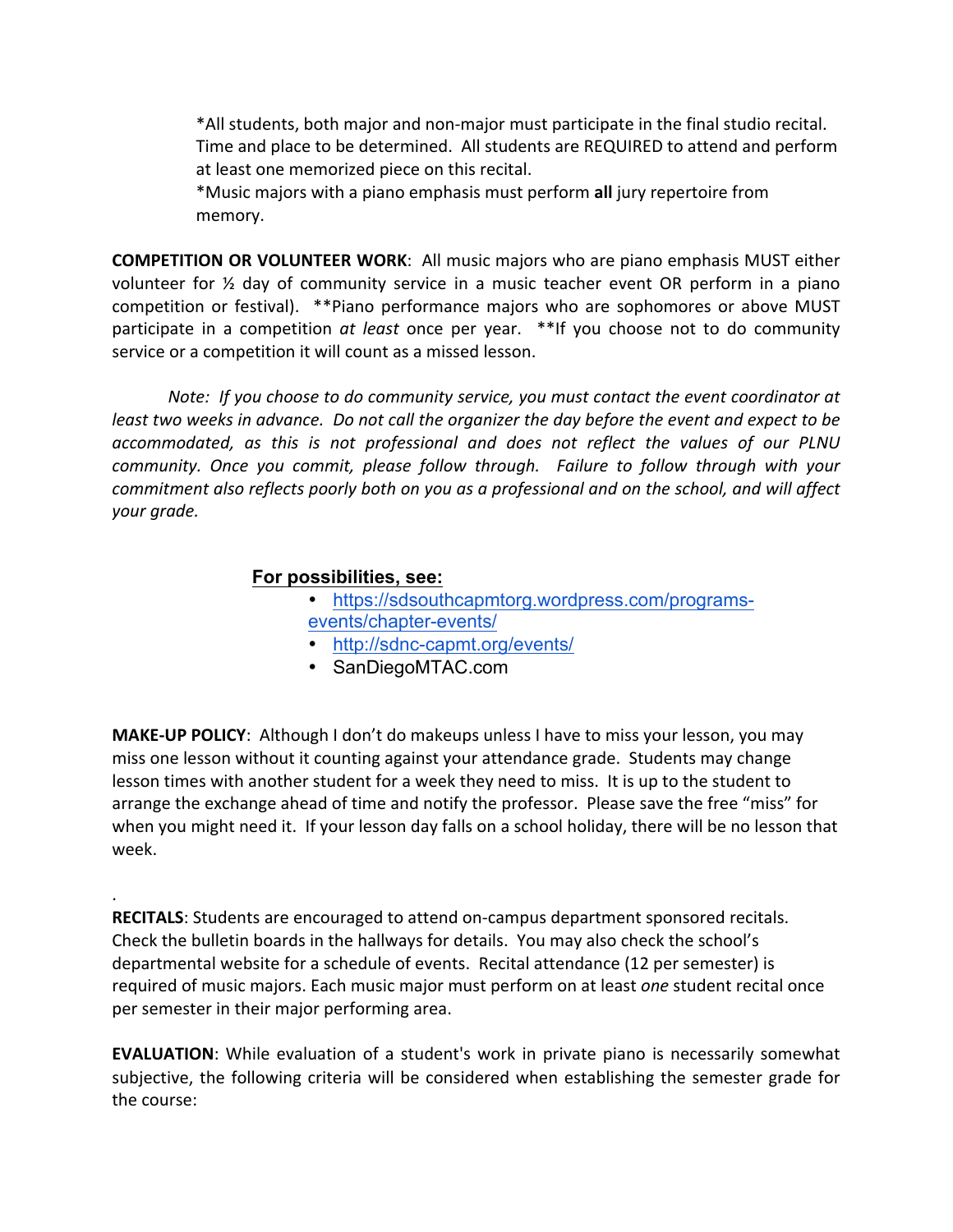Private lesson attendance (one absence allowed without it affecting your grade); three tardies equals one absence) Weekly lesson grade (evaluated by punctuality and preparedness in lessons and by following through on practice instructions and memorization requirements) Forum attendance (at least 8 for piano emphasis music majors, 4 for everyone else) Performances on forums (including studio forums). Overall Improvement Online practice journals and practice hours Completion of community service or competition for piano emphasis majors (counts as one absence if not done) Attendance at any required recitals (see attached forum/recital schedule)

*New: For those students taking juries: The jury grade counts for 1/3 of your final grade. JURY EXAMS ARE SCHEDULED FOR MONDAY OF FINALS WEEK. MUSIC MAJORS MUST TAKE A JURY TO PASS THE CLASS. \*Jury repertoire and technique expectations for music majors with a piano emphasis are attached below. These guidelines are listed by class level and the number of registration units.*

#### **ASSESSMENT AND GRADING**

| The final course grade will be based upon these<br>factors:                                                    | Sample grade scale:             |                              |
|----------------------------------------------------------------------------------------------------------------|---------------------------------|------------------------------|
| Forum and private lesson attendance: 30%<br>Studio and forum performances: 20%                                 | $A = 93 - 100$<br>$A = 92 - 90$ | $C = 73 - 76$<br>$C = 70-72$ |
| Private Lesson Grade: 50%                                                                                      | $B + = 87 - 89$                 | $D+ = 67-69$                 |
| Progress<br>$\bullet$                                                                                          | $B = 83 - 86$                   | $D = 63 - 66$                |
| Preparedness in lessons<br>$\bullet$                                                                           | $B = 80 - 82$                   | $D = 60 - 62$                |
| Practice log<br>$\bullet$                                                                                      | $C+=77-79$                      | $F = 0.59$                   |
| Community Service/Competition (if applicable)<br>$\bullet$<br>*For piano emphasis majors, your jury score will |                                 |                              |
| count as 1/3 of your final grade.                                                                              |                                 |                              |
|                                                                                                                |                                 |                              |

#### **INCOMPLETES AND LATE ASSIGNMENTS**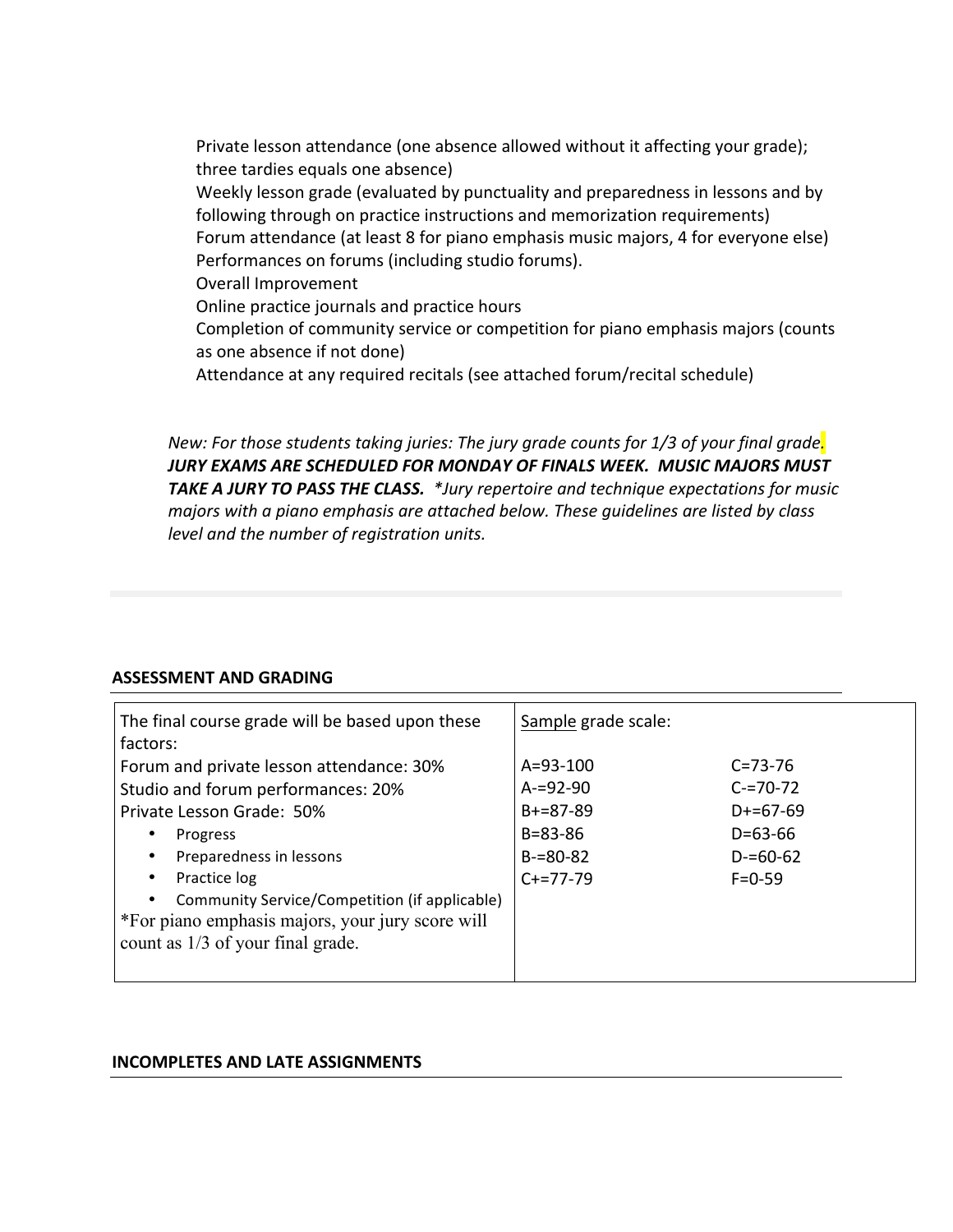All assignments are to be submitted/turned in by the beginning of the class session when they are due—including assignments posted in Canvas. Incompletes will only be assigned in extremely unusual circumstances.

#### **FINAL EXAMINATION POLICY**

Successful completion of this class requires taking the final examination **on its scheduled day**. The final examination schedule is posted on the Class Schedules site. No requests for early examinations or alternative days will be approved.

NOTE: The following policies are to be used without changes:

### **PLNU COPYRIGHT POLICY**

Point Loma Nazarene University, as a non-profit educational institution, is entitled by law to use materials protected by the US Copyright Act for classroom education. Any use of those materials outside the class may violate the law.

## **PLNU ACADEMIC HONESTY POLICY**

Students should demonstrate academic honesty by doing original work and by giving appropriate credit to the ideas of others. Academic dishonesty is the act of presenting information, ideas, and/or concepts as one's own when in reality they are the results of another person's creativity and effort. A faculty member who believes a situation involving academic dishonesty has been detected may assign a failing grade for that assignment or examination, or, depending on the seriousness of the offense, for the course. Faculty should follow and students may appeal using the procedure in the university Catalog. See Academic Policies for definitions of kinds of academic dishonesty and for further policy information.

### **PLNU ACADEMIC ACCOMMODATIONS POLICY**

If you have a diagnosed disability, please contact PLNU's Disability Resource Center (DRC) within the first two weeks of class to demonstrate need and to register for accommodation by phone at 619-849-2486 or by e-mail at DRC@pointloma.edu. See Disability Resource Center for additional information.

# **PLNU ATTENDANCE AND PARTICIPATION POLICY**

Regular and punctual attendance at all classes is considered essential to optimum academic achievement. If the student is absent from more than 10 percent of class meetings, the faculty member can file a written report which may result in de-enrollment. If the absences exceed 20 percent, the student may be de-enrolled without notice until the university drop date or, after that date, receive the appropriate grade for their work and participation. See Academic Policies in the Undergraduate Academic Catalog.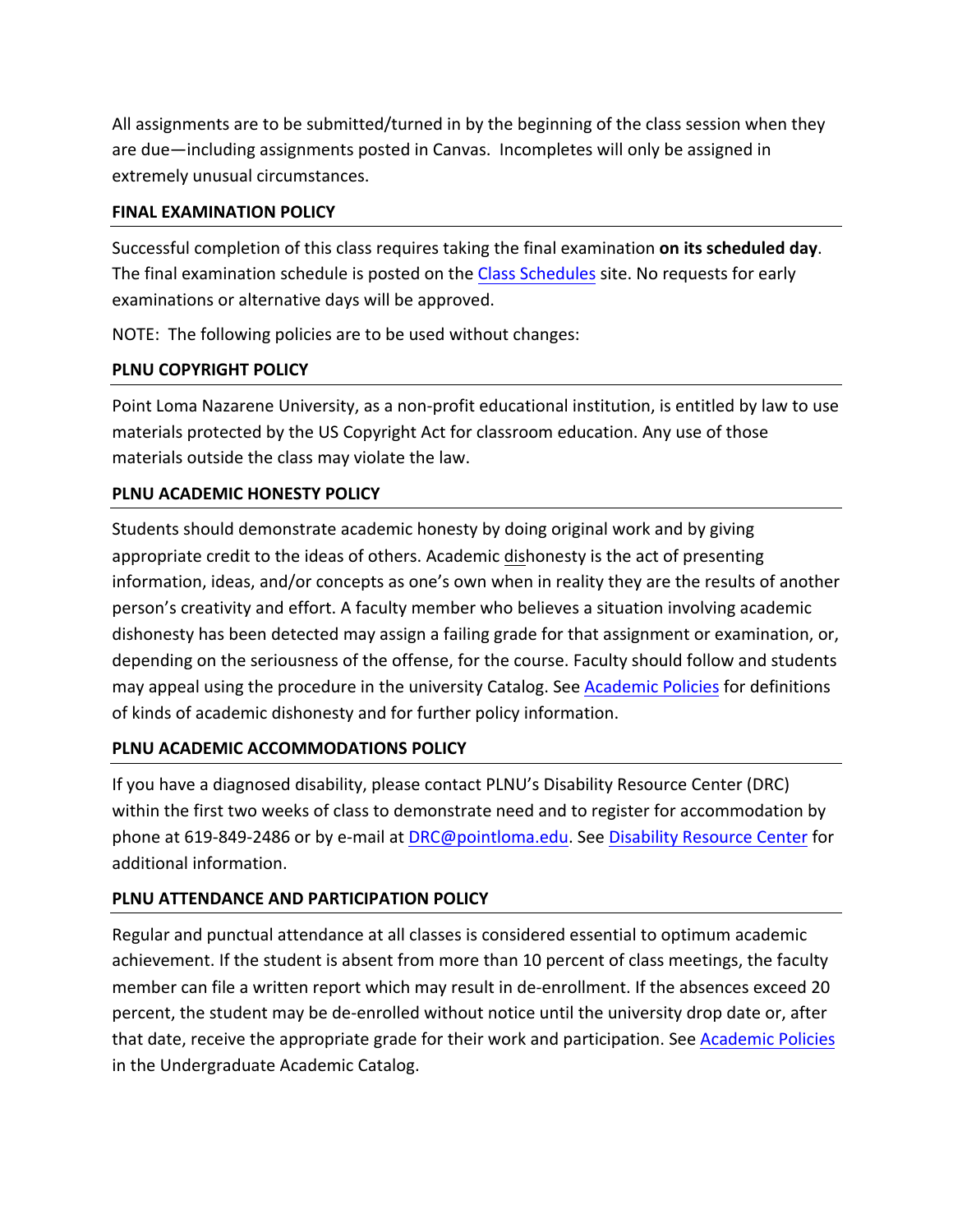#### FORUM AND RECITAL DATES

- 8/30 Barbecue at Dr. Labenske's home: 828 Temple St. San Diego, CA 92106 Phone: (619) 602-1690
- 9/5 LABOR DAY no forum
- $9/12$  Forum Crill Hall
- 9/19 Studios Meet Separately: Labenske: Parlor Martin: CMC115 or Studio
- 9/26 Student Recital 1
- 10/3 Forum CMC 115
- 10/10 Forum Crill Hall
- 10/17 Studios Meet Separately: Martin: Parlor Labenske: CMC214 (Studio)
- 10/24 Student Recital 2
- 10/31 Forum CMC 115
- 11/7 Studios Meet Separately: Labenske: Parlor Martin: CMC or Studio
- 11/14 CMC 115
- 11/21 Student Recital 3
- 11/28 Forum Crill Hall
- 12/5 Student Recital 4
- 12/7 Piano Proficiency Exam (music majors only) Wednesday afternoon (sign up for a time)
- 12/10 Final Studio Class at Professor Martin's home (required) Time: 10:00 am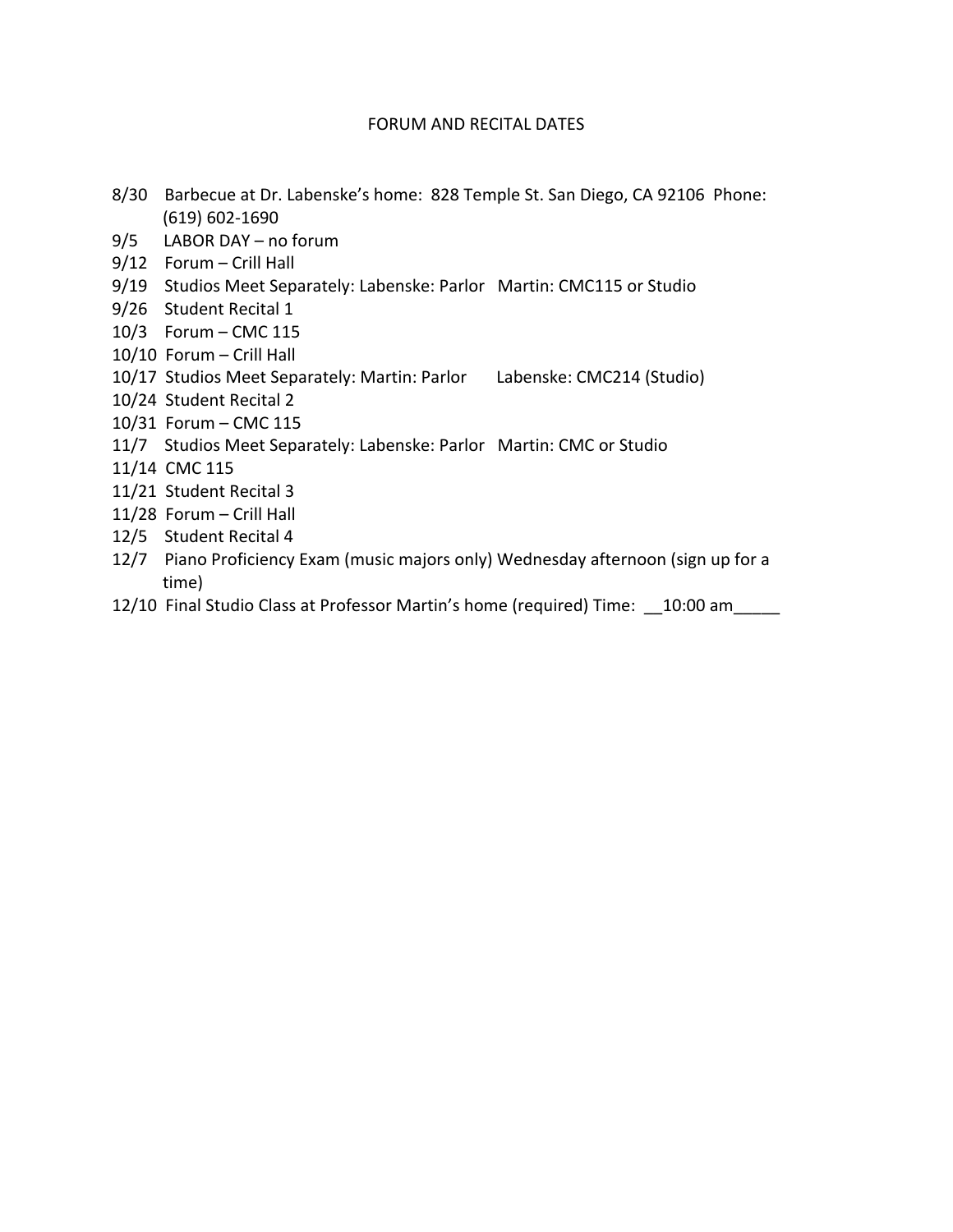## **Point Loma Nazarene University Piano Jury Technical Requirements Revised 8/16**

| Classification          | Major scales      | Minor scales               | Arpeggios                    |
|-------------------------|-------------------|----------------------------|------------------------------|
| MUA156, 1 <sup>st</sup> | BA: q=50 (2 8ves) | White key only             | Major triads, root pos.      |
| semester                | Mus. Ed.: q=80 (2 | BA (harm): q=60 (2 8ves)   | BA: q=50 (2 8ves)            |
|                         | 8ves)             | Mus. Ed. (harm+mel): q=80  | Mus. Ed.: q=72 (2 8ves)      |
|                         | Perf.: q=100 (4   | (4 8 ves)                  | Perf.: q=88 (4 8ves)         |
|                         | 8ves)             | Perf. (harm+mel): q=100 (4 |                              |
|                         |                   | 8ves)                      |                              |
| MUA156, $2nd$           | BA: q=60 (2 8ves) | (all keys)                 | Major triads, root pos.      |
| semester                | Mus. Ed.: q=80 (4 | BA (harm): q=60 (2 8ves)   | BA: q=50 (2 8ves)            |
|                         | 8ves)             | Mus. Ed. (harm+mel): q=80  | Mus. Ed.: q=72 (4 8ves)      |
|                         | Perf.: q=100 (4   | (4 8 ves)                  | Perf.: q=88 (4 8ves)         |
|                         | 8ves)             | Perf. (harm+mel): q=100 (4 |                              |
|                         |                   | 8ves)                      |                              |
| MUA256, 1 <sup>st</sup> | BA: q=80 (2 8ves) | (all keys)                 | Major and minor triads, root |
| semester                | Mus. Ed.: q=100   | BA (harm): q=80 (2 8ves)   | pos. & inv.                  |
|                         | (4 8 ves)         | Mus. Ed. (harm+mel):       | BA: q=72 (no inv; 2 8ves)    |
|                         | Perf.: q=112 (4   | q=100 (4 8ves)             | Mus. Ed.: q=92 (4 8ves)      |
|                         | 8ves)             | Perf. (harm+mel): q=112 (4 | Perf.: q=100 (4 8ves)        |
|                         |                   | 8ves)                      |                              |
| MUA256, 2 <sup>nd</sup> | BA: q=80 (2 8ves) | (all keys)                 | Major and minor triads, root |
| semester                | Mus. Ed.: q=100   | BA (harm+mel): q=80 (2     | pos and inv.                 |
|                         | (4 8 ves)         | 8ves)                      | ADD V7 and dim7 root pos     |
| <b>BA tech all 4</b>    | Perf.: q=112 (4   | Mus. Ed. (harm+mel):       | if applying for 356          |
| <b>8ves if</b>          | 8ves)             | q=100 (4 8ves)             | BA: q=72 (2 8ves)            |
| applying for            |                   | Perf. (harm+mel): q=120 (4 | Mus. Ed.: q=92 (4 8ves)      |
| 356                     |                   | 8ves)                      | Perf.: q=112 (4 8ves)        |
| <b>MUA356</b>           | none              | none                       | none                         |
| <b>MUA456</b>           | none              | none                       | none                         |

*(all technique played using 16th notes)*